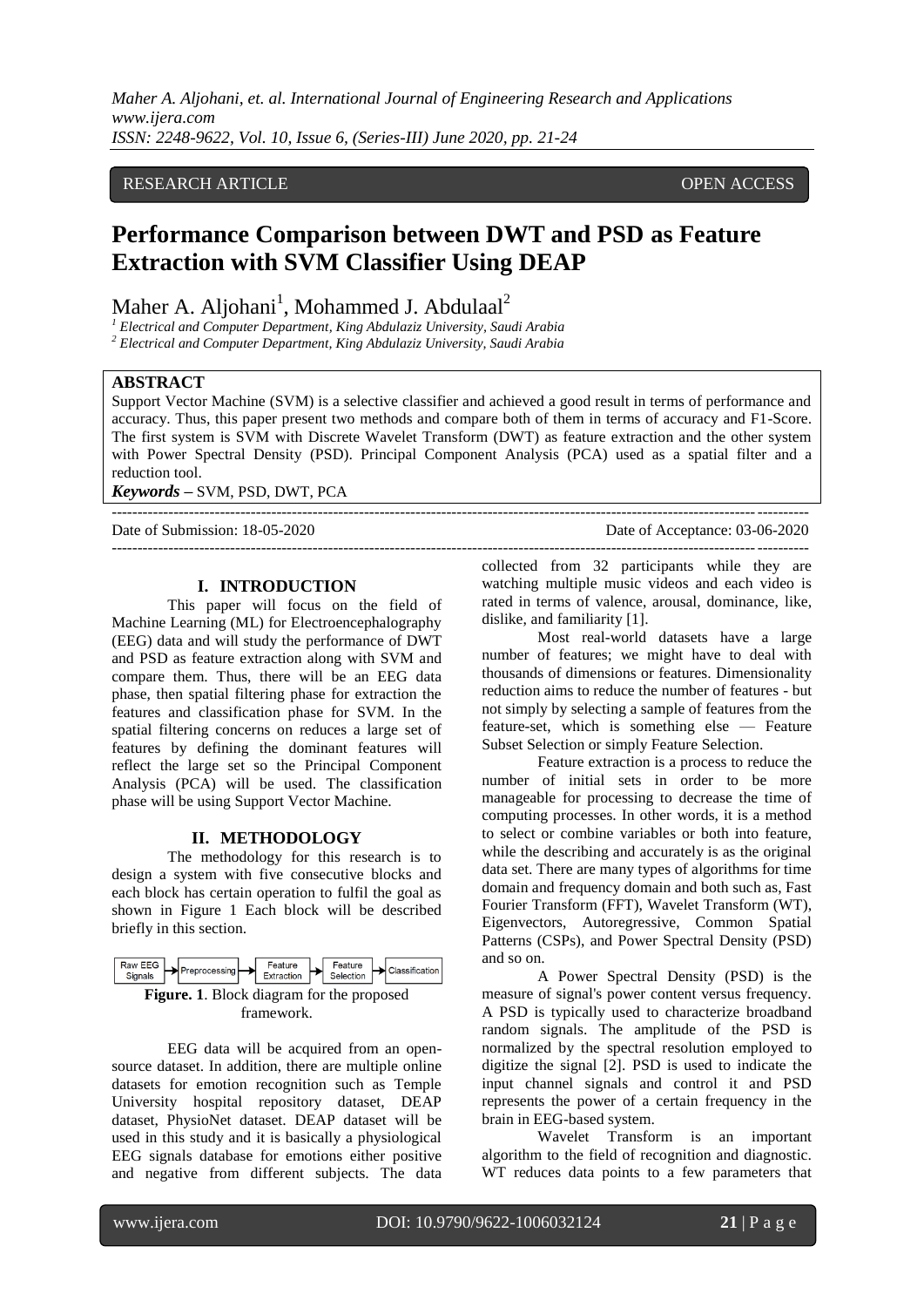*Maher A. Aljohani, et. al. International Journal of Engineering Research and Applications www.ijera.com*

*ISSN: 2248-9622, Vol. 10, Issue 6, (Series-III) June 2020, pp. 21-24*

represents the signal by compresses the time-varying signal. EEG signal is non-stationary so, the WT is most suitable feature extraction from raw data since it is a time-frequency domain which is a spectral estimation technique thus, any general function can be expressed as infinite series [3-5]. There are two types of WT which are Continuous Wavelet Transform (CWT) and Discrete Wavelet Transform (DWT).

CWT can be expressed as:

$$
CWT(a,b) = \int_{-\infty}^{\infty} x(t) \psi_{a,b}^*(t) dt
$$
 (1)

x(t) is the unprocessed EEG, a represents dilation and b represents translation factor, where  $\psi$  (a,b) (t) denotes the complex conjugate and it is expressed as follow:

$$
\psi_{a,b}(t) = \frac{1}{\sqrt{|a|}} \psi\left(\frac{t-b}{a}\right) \tag{2}
$$

 $\psi(t)$  is stands for wavelet. The scaling parameter a and translation parameter b change continuously as it is major weakness of CWT [6].

$$
X[n] \rightarrow \begin{pmatrix} D_1 & D_2 & D_3 \\ \hline g[n] & D_4 & D_2 \\ \hline h[n] & D_3 & D_4 \\ \hline h[n] & D_4 & D_5 \\ \hline h[n] & D_5 & D_6 \\ \hline h[n] & D_6 & D_7 \\ \hline h[n] & D_7 & D_8 \\ \hline h[n] & D_8 & D_9 \\ \hline h[n] & D_9 & D_9 \\ \hline h[n] & D_9 & D_9 \\ \hline h[n] & D_9 & D_9 \\ \hline h[n] & D_9 & D_9 \\ \hline h[n] & D_9 & D_9 \\ \hline h[n] & D_9 & D_9 \\ \hline h[n] & D_9 & D_9 \\ \hline h[n] & D_9 & D_9 \\ \hline h[n] & D_9 & D_9 \\ \hline h[n] & D_9 & D_9 \\ \hline h[n] & D_9 & D_9 \\ \hline h[n] & D_9 & D_9 \\ \hline h[n] & D_9 & D_9 \\ \hline h[n] & D_9 & D_9 \\ \hline h[n] & D_9 & D_9 \\ \hline h[n] & D_9 & D_9 \\ \hline h[n] & D_9 & D_9 \\ \hline h[n] & D_9 & D_9 \\ \hline h[n] & D_9 & D_9 \\ \hline h[n] & D_9 & D_9 \\ \hline h[n] & D_9 & D_9 \\ \hline h[n] & D_9 & D_9 \\ \hline h[n] & D_9 & D_9 \\ \hline h[n] & D_9 & D_9 \\ \hline h[n] & D_9 & D_9 \\ \hline h[n] & D_9 & D_9 \\ \hline h[n] & D_9 & D_9 \\ \hline h[n] & D_9 & D_9 \\ \hline h[n] & D_9 & D_9 \\ \hline h[n] & D_9 & D_9 \\ \hline h[n] & D_9 & D_9 \\ \hline h[n] & D_9 & D_9 \\ \hline h[n] & D_9 & D_9 \\ \hline h[n] & D_9 & D_9 \\ \hline h[n] & D_9 & D_9 \\ \hline h[n] & D_9 & D_9 \\ \hline h[n] & D_9 & D_9 \\ \hline h[n] & D_9 & D_9 \\ \hline h[n] & D_9 & D_9 \\ \hline h[n] & D_9 & D_9 \\ \hline h[n] & D_9 & D_9 \\ \hline h[n] & D_9 & D_9 \\ \
$$

**Figure. 1.** Decomposition of DWT

DWT has been defined on multiscale future representation and with not that, each scale is under consideration in order to represent a unique thickness of EEG signal [4]. As shown in Figure 2, the decomposition of multiresolution for the raw data is  $x(n)$  and each step contains two digital filters  $g(n)$ ,  $h(n)$  and two down-sample by two [7]. The component of EEG data with dominant frequency is the factor of choosing the level numbers of wavelet decomposition.

Principal component analysis is a Spatial filter and a reduction tool that can be used to reduce a large set of variables to a small set that still contains most of the large set [8]. So, the idea behind the reduction process is there are multiple of variables does not add any information which will be more logically to reduce it to the minimum as much as possible. This method is commonly used for linear dimension reduction. Let suppose we have data with more than 4-dimentional and need to reduce to 2-dimensional so by using this method will be able to use 2 directions that will capture the data variation.

The input matrix X of dimension 
$$
N \times p
$$
:

$$
X = \begin{pmatrix} x_{11} & \dots & x_{1p} \\ \vdots & \ddots & \vdots \\ x_{N1} & \dots & x_{Np} \end{pmatrix}
$$
 (3)

The sample covariance matrix of X is given as:  $S = X^T X / N$ (4)

If you do the Eigen decomposition of  $X^T X$ :<br> $Y^T Y - (IINV^T)^T (IINV^T)$ 

$$
A = (ODV) (ODV)
$$
  
=  $VD^T U^T U D V^T$   
=  $VD^2 V^T$  (5)

By projecting X onto the principal component's directions, you get the principal components:

$$
z_{1} = \begin{pmatrix} X_{1,1}v_{1,1} + X_{1,2}v_{1,2} + \dots + X_{1,p}v_{1,p} \\ X_{2,1}v_{1,1} + X_{2,2}v_{1,2} + \dots + X_{2,p}v_{1,p} \\ \vdots \\ X_{N,1}v_{1,1} + X_{N,2}v_{1,2} + \dots + X_{N,p}v_{1,p} \end{pmatrix}
$$
(6)

$$
z_j = Xv_j = u_j d_j \tag{7}
$$

Function terms:

 $U = (u1, u2, ..., u_N)$  is an N × N orthogonal matrix.

 $V = (v1, v2, ..., v_p)$  is an p × p orthogonal matrix.  $\overline{D}$  is a N x p rectangular matrix with nonzero

elements along the first p x p submatrix diagonal.  $D<sup>2</sup>$  is the diagonal part of matrix D with every

element on the diagonal squared.

 $u_i$  is the projection of the row vectors of X.

 $z_i$  are the principal components of X.

SVM classifier is a selective classifier that will separate the features over a hyperplane in order to facilitate or make the decision easier to discriminate among features. So, it is a model that analyzes the input data and learn from classification and regression analysis. The equation of finding the hyperplane is:



**Figure 3:** Representation of SVM separation of two features.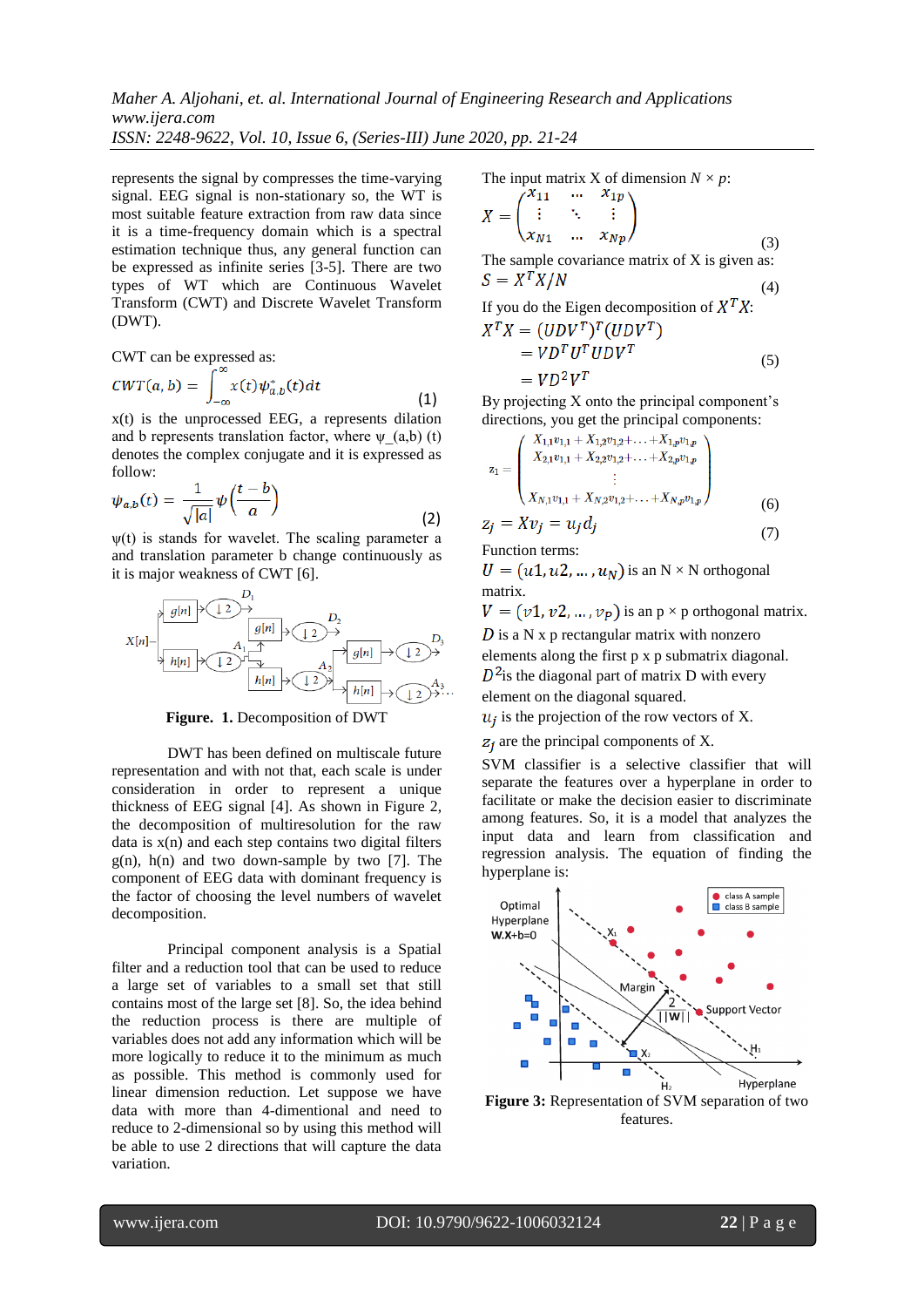There are tuning parameters to control SVM such as Kernel, Regularization, Gamma and Margin. This algorithm uses multiple kernels which are sets of mathematical functions such as linear, nonlinear, polynomial, and radial basis function (RBF). The kernel will take the input data and then it will be transformed into the required form.

## **III. RESULTS**

The aim is to classify emotions using only EEG signals as features with a deep learning classifier using Transfer Learning and compare classification performance with Support Vector Machines classifier. Notably, DEAP dataset has 40 channels to records the data and containing different type of signals such as Temperature, Eye movement, Respiration and EEG. Thus, EEG signals will be used only which is the core of this study and that means will be used only 32 channels out of 40. For preprocessing, the labels binary with values greater than 5 were assigned 'High' and values less than or equal 5 were assigned 'Low'.

Signals comprise multiple frequencies combined at different instances. Discrete wavelet transformation (DWT) was used to decompose the signals into different bands using a succession of high-pass/ low-pass filters. Alternatively, Power spectral density (PSD) was used to obtain the frequency spectrum along with power distribution at each frequency. Statistical features were derived from both DWT and PSD. Then, PCA was used for dimensionality reduction and the resulting data for emotion classification in the case of SVM classifier only since we need as much as we get for deep learning. All these in order to extract the maximum performance from a classifier and minimize the computational resources required and then decomposed the signals into component frequencies and relevant statistical features are derived which characterize the entire signal.

PSD describes the distribution of power over frequency. Very similar to FFT and power spectral density is a very popular transformation method for continuous signals like EEG. For each channel, Power and frequency values for the top 10 peaks were derived and combined with values derived for all other EEG channels to complete the feature set for all the videos. As shown in Figure 4, the EEG signal for channel 2 and then apply it to PSD as shown in Figure 5.



**Figure 4:** EEG signal sample from subject 1 - video 1 - channel 2.



**Figure 5**: The result of PSD for previous EEG signal.

Wavelet Transformation aims to represent a signal as a linear combination of wavelets, each having a different scale. DWT is a cascade of high/ low pass filters, was used to derive statistical features from the resulting sub bands as shown in Figure 5.

Statistical features are derived from the sub bands: Shannon's Entropy, Mean, Median and Standard Deviation.

SVM hyperparameters (C, kernel, gamma, tol) were optimized using Grid search with 3 custom validation splits having data for 1, 2, 3 subjects respectively. Then, hyperparameter tuning for best SVM classifier was retrained on the entire training set and the 'valence' label class was predicted. SVM classifier folded 32 times to ensure the data validity by reserve one subject each iteration for testing and then all the results will be combined and divided by 32 to get the average accuracy and F1-Score.

With SVM, PCA is used as dimensionality reduction. Using PSD and wavelet transformation the dimensionality of the feature set is greatly reduced but still the number of derived features for

www.ijera.com DOI: 10.9790/9622-1006032124 **23** | P a g e